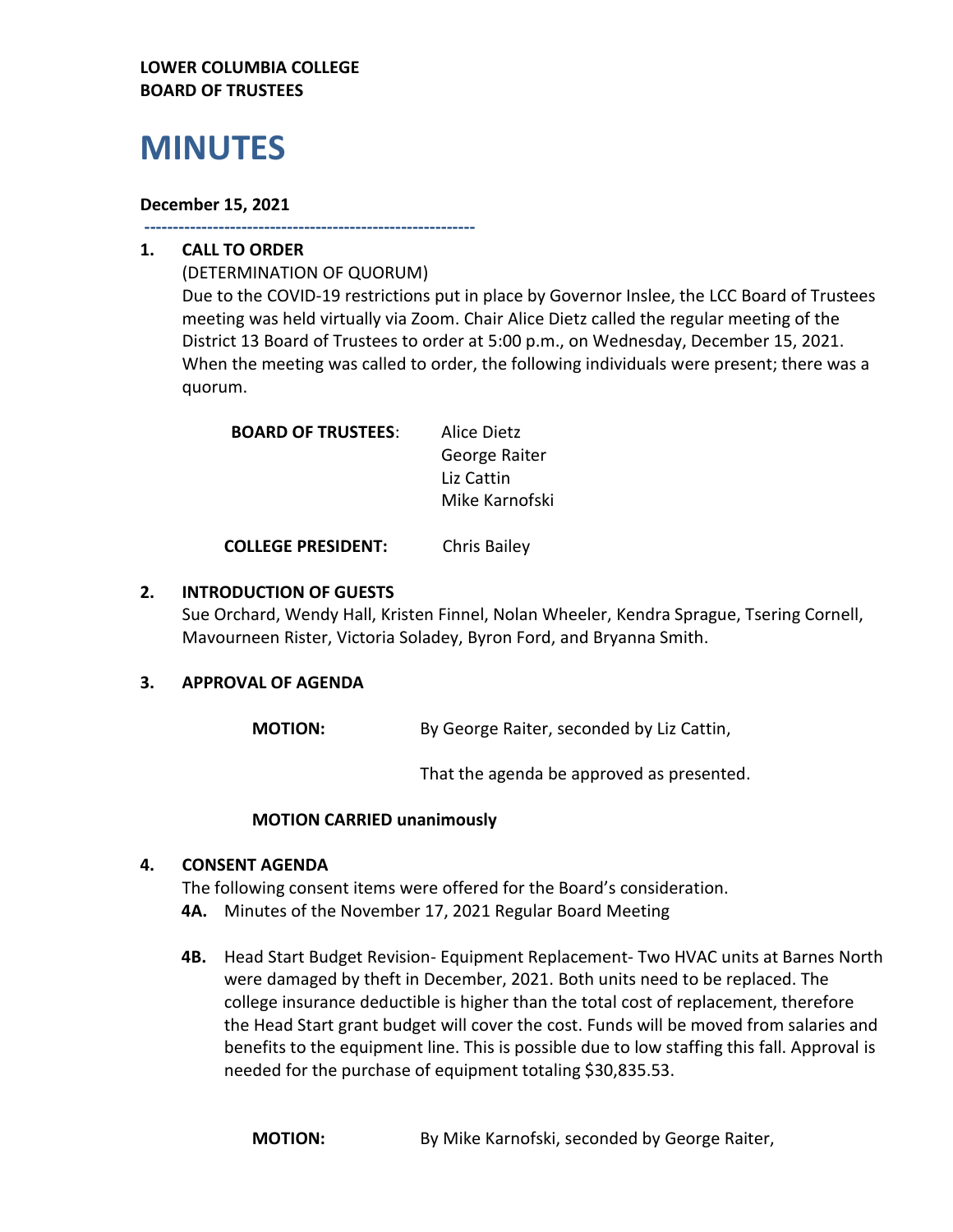That the consent agenda be approved as presented.

#### **MOTION CARRIED unanimously.**

## **5. COLLEGE INPUT**

**5A.President's Report –** President Chris Bailey shared that enrollments continue to drop and are currently down about 8.4% for winter quarter and 3.2% for the year. On a brighter note, Chris mentioned that community members are beginning to re-engage with the college.

Next, President Bailey asked each vice president to report on their respective areas.

#### Vice President of Instruction, Kristen Finnel

- $\checkmark$  Based on enrollments in courses, students seem to be preferring online course offerings for winter quarter, even compared to hybrid courses
- $\checkmark$  Deans are closely monitoring course enrollments and are collapsing any sections with low enrollments
- $\checkmark$  Working with faculty on staffing and equipment needs for the year ahead
- $\checkmark$  Have been contacted by the Longview School District to discuss additional course offerings for College in the High School

Vice President of Administrative Services - Nolan Wheeler

- $\checkmark$  Student athletes have demonstrated a lot of academic success this year
- $\checkmark$  LCC's soccer coach was voted coach of the year, and the soccer team had the highest GPA of all teams this quarter with ten students reaching a 4.0 GPA
- $\checkmark$  The library minor works capital project is nearly complete
	- o There has been some holdup due to supply chain issues
- $\checkmark$  Working on two major capital projects, a design for the new Vocational Building and a project proposal to get in the que for the next major project
	- o The project proposal is to replace the Admissions, Applied Arts and International Center buildings and must score 70 points to be placed into the que

Vice President of Student Services, Sue Orchard

- $\checkmark$  Student Services staff are in the "mid quarter scramble" working on getting financial aid updated, making outreach to students, and more
- $\checkmark$  The Commencement Committee held meeting yesterday and are looking at ways to host a modified in-person commencement ceremony in June

Vice President of Effectiveness and College Relations, Wendy Hall

- $\checkmark$  Adopted teamwork rubric from the American Association of Colleges and Universities, which replaces the Interpersonal Relations rubric
	- o Further information will be provided in the Academic Transfer Monitoring Report
- $\checkmark$  LCC now has web-based program maps posted for all degree programs
- $\checkmark$  The next Guided Pathways Evaluation is scheduled for January 20-21
- $\checkmark$  The ACT will be celebrating 6 awardees at the Transforming Lives event
	- $\circ$  LCC's nominee, Brittany Lovely, was selected as one of the six awardees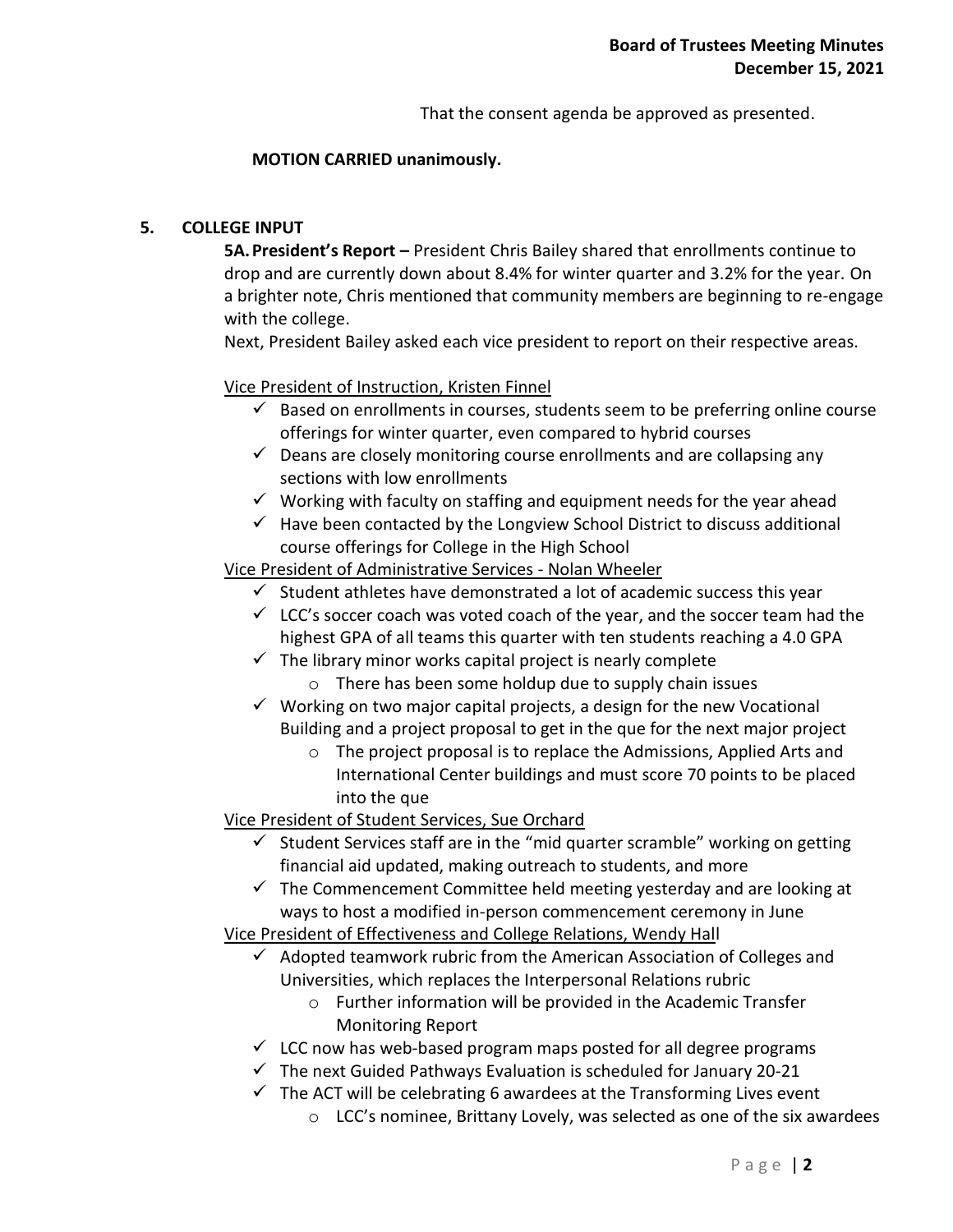## Vice President of Foundation, HR & Legal Affairs, Kendra Sprague

- $\checkmark$  Have begun the process of receiving bids for a potential capital campaign consultant and will be presenting options to the foundation board in January
- $\checkmark$  The Foundation has sent out the first letter of the Year-End Annual Appeal and the second letter will be going out tomorrow
	- o Have already received close to \$19,000 from 31 donors and have had several new donors
- $\checkmark$  This year's Athletic Hall of Fame event will be held with an in-person component on February 2nd, at the men's basketball game, and six individuals will be inducted
	- o Inductees will also be introduced and will be invited to a VIP reception during the game
- $\checkmark$  The HR team is gearing up for faculty recruitment that will be kicking off in **January**
- $\checkmark$  All employees under COVID accommodations were re-evaluated and new accommodation letters have been sent out
- **5B. ASLCC Report** –Due to students being on winter break, ASLCC Executive Director Logan Harris was unable to attend the Board of Trustees Meeting. Logan submitted a written report that was later emailed to board members. The report read as follows. "Good afternoon Trustees. Since our last meeting the student government has been working hard on planning activities and events for next academic quarter. We were very pleased to end the fall quarter with a very successful "stressless event" that utilized collaboration between Student Ambassadors with their "final survival bags" along with the bookstore staff who provided hot chocolate for our therapy llama event that was held during the last week of fall quarter. Along with this event, ASLCC hosted a giftwrapping workshop to assist students in gift wrapping for the holidays, which paired nicely with our Giving Tree event that is bring managed through our office. Our activities Board has worked hard to make finals week a good week to remember, and we have confirmed all of our events for next quarter before we broke for the break. Switching gears to the Governing Board of our group, I want to address the budget. I'm happy to share that our initial standing with the budget this year is that we have been below budget, mainly due to closures and other pandemic reasons which has cut most event planning costs. More excitingly, we have realized that our reserves account is, unconfirmed, at about a million-dollar account balance. This has opened many avenues into possible projects, one in which our group voted on a few weeks ago. Our group was proposed a remodel for the upstairs bathroom in the student center to partly fund, as most of the funding came from a state grant for homelessness. The remodel consisted of converting one side of the restroom to a laundry facility to assist the small yet very real group of our students who experience homelessness. The other side of the restroom will be converted into a gender-neutral restroom. Furthermore, we are starting to explore the idea of electronic sports or "Esports" to bring to LCC, that will also be expected to be funded from our reserves account. These projects will most likely not be realized until the next few quarters. Finally, I want to end by stating ASLCC's gratitude towards the faculty, adjunct, admin, and other LCC staff who have supported and uplifted our fellow students and Student Government. We have had a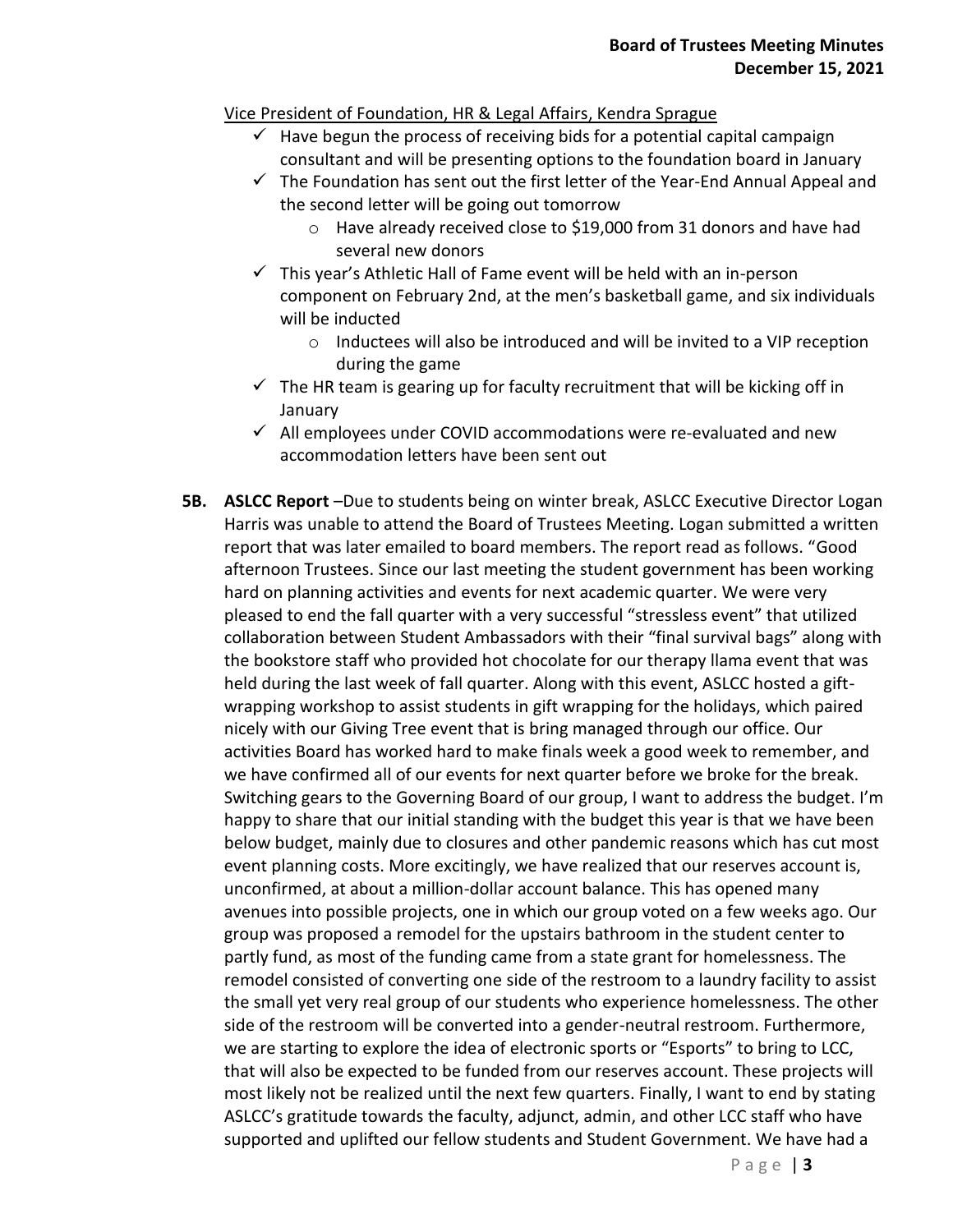#### **Board of Trustees Meeting Minutes December 15, 2021**

challenging few years and past quarters, yet we have survived due to the remarkable staff and faculty in our institution that have always worked with us, and those actions have bettered the college. I can't wait to see what ASLCC can continue to provide to our students and campus, and I'm excited to see where we can work on improving in the quarters to come. Logan Harris, Associated Students of LCC, Executive Director."

- **5C. LCCFAHE Report** LCCFAHE Union President Brad Benjamin submitted a written report that was read by President Chris Bailey. The report read as follows. "Faculty have successfully completed another term of instruction during COVID. LCC faculty are dedicated to the college and have done all they can to ensure student success during such a difficult period. I can also safely say with certainty, faculty and students are happy to have this break to recharge before we enter winter term. The BAS-TE program just completed its virtual field visit by the PESB review team for our 27-month review. We will know the results in January. HUGE shout out to Michaela Jackson who is the lead on this endeavor. She supplied the review team with close to 4,000 files of evidence and 135 pages of narratives. Lucas Myers was given the honor of Educator of the Year Award from Instructure (our learning management platform). Betsy Richards had three sold out live performances of Steven Dietz's Private Eyes! She also put on The Importance of Being Earnest from Oscar Wilde Thursday December 9th. The Fighting Smelt speech and debate team ended a very successful fall quarter by hosting the 49th Annual Michael Dugaw Smelt Classic on December 4th-6th. The tournament was attended by ten colleges and universities from Oregon, Washington, Idaho, Utah, and Montana. Every LCC student who competed advanced to elimination rounds in at least one of their competition categories. The team is proud of their results so far this season, and is looking forward to more competition after break. Rob Davis and Southwest Washington Symphony and Chorale presented free Christmas concerts December 11th at the Longview Community Church. Mark Gaither was re-elected as a Board Member for Cowlitz Family Health Center, is currently serving as the Chairperson for the Quality Committee and appointed as Chairperson for the Substance Use Disorder Review Committee and was the only higher-education faculty member and single representative for Southwest Washington serving on the statewide Community Health Worker Leadership Team. Additionally, he was recently appointed to serve on the state-wide Diversity, Equity, and Inclusion (DEI) Standards Skill Standards Focus Group tasked to revise and create DEI focused outcomes for Professional-Technical programs. Mark is also collaborating with Corporate & Continuing Education to provide workshops for small businesses and healthcare organizations. Abbie Leavens and Amber Lemiere were selected to be part of the State Board's anti-racist curriculum initiative project. There were many more amazing and wonderful things the faculty have been doing! Happy Holidays! Stay safe, Brad Benjamin, LCCFAHE President."
- **5D. WFSE Report** WSFE Union President Tracy Stanley submitted a written report that was read by President Chris Bailey. The report read as follows. "Good Evening LCC Trustees. As we are winding down 2021 and another year of dealing with the consequences of the pandemic, I am reminded of all of the classified staff that have continued to diligently work through these trying times to carry on the mission of the college serving our students and our community. I am thankful for the opportunity to